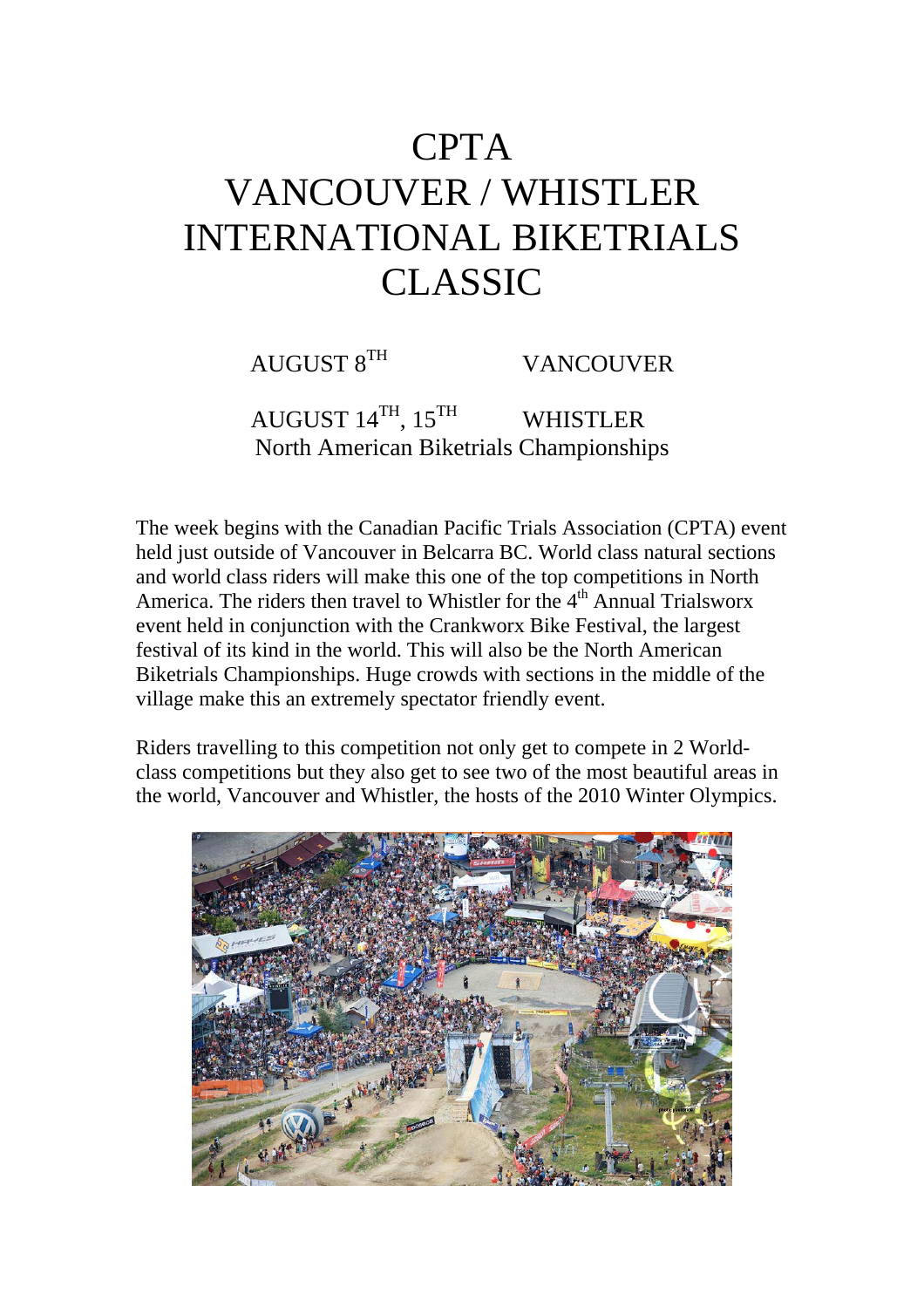### CPTA #2 August 8<sup>th</sup> Belcarra BC

| 8:00  | Registration opens                                     |
|-------|--------------------------------------------------------|
| 10:00 | Beginner, Novice, Poussin, Femina and Sport Categories |
| 1:00  | Master, Expert and Elite categories                    |

The CPTA riding area is well known for its incredible terrain. It has the perfect combination of rock, cliffs and steep terrain to accommodate not only the top Elite riders but also the very young beginners. All ages are welcome with new riders competing in the Beginner and Novice Category as well as kids under 10 competing in the Poussin Category. The Femina category is for girls and the Sport category is for riders with Biketrials experience and ability. In the afternoon the Master (over 30), Expert (very good ability) and the Elite (best of the best) compete. These riders are at the top of their profession and will astound the crowds with their gravity defying moves.

The area is spectator friendly, but bring your hiking shoes! There is also a base area with music, bbq and constant entertainment watching the young kids ride and play on their bikes.

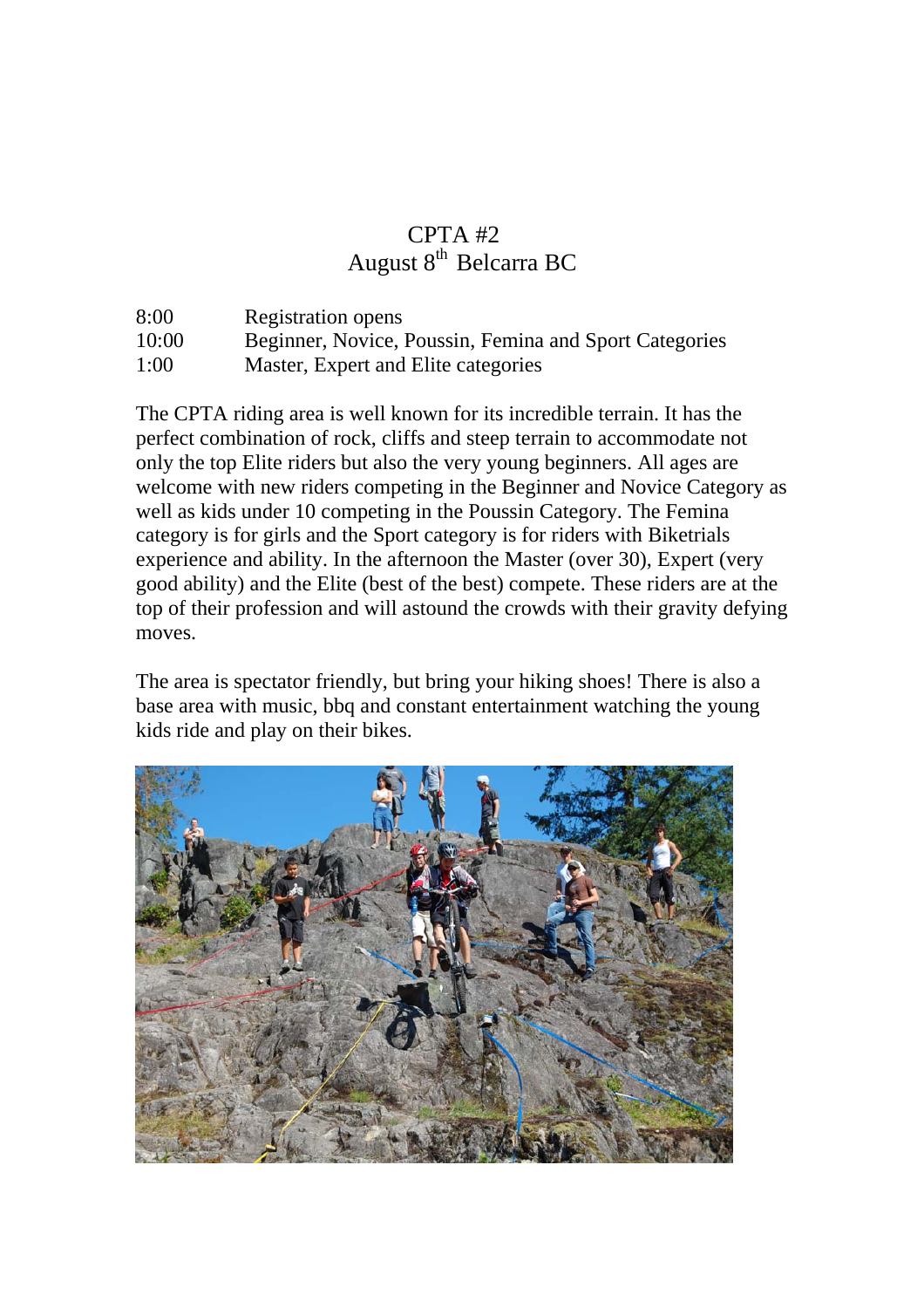#### CPTA #3

### **Trialsworx** North American Biketrials Championships August 14, 15 Whistler BC

August 14th

| 1:00       | Kidsworx (Free competition for kids under 10)          |
|------------|--------------------------------------------------------|
| 3:00       | Beginner, Novice, Poussin, Benjamin, Minime and Femina |
| Categories |                                                        |

August  $15<sup>th</sup>$ 

10:00 Master, Junior, Senior and Elite Categories

The Whistler portion of the "Classic" begins with a free Kids Competition, Kidsworx. This is a chance for kids under 10 to enjoy the competition aspect of Biketrials. Last years Kidsworx had 75 kids!!!! Each competitor gets announced in the main village section and receives a medal afterwards.

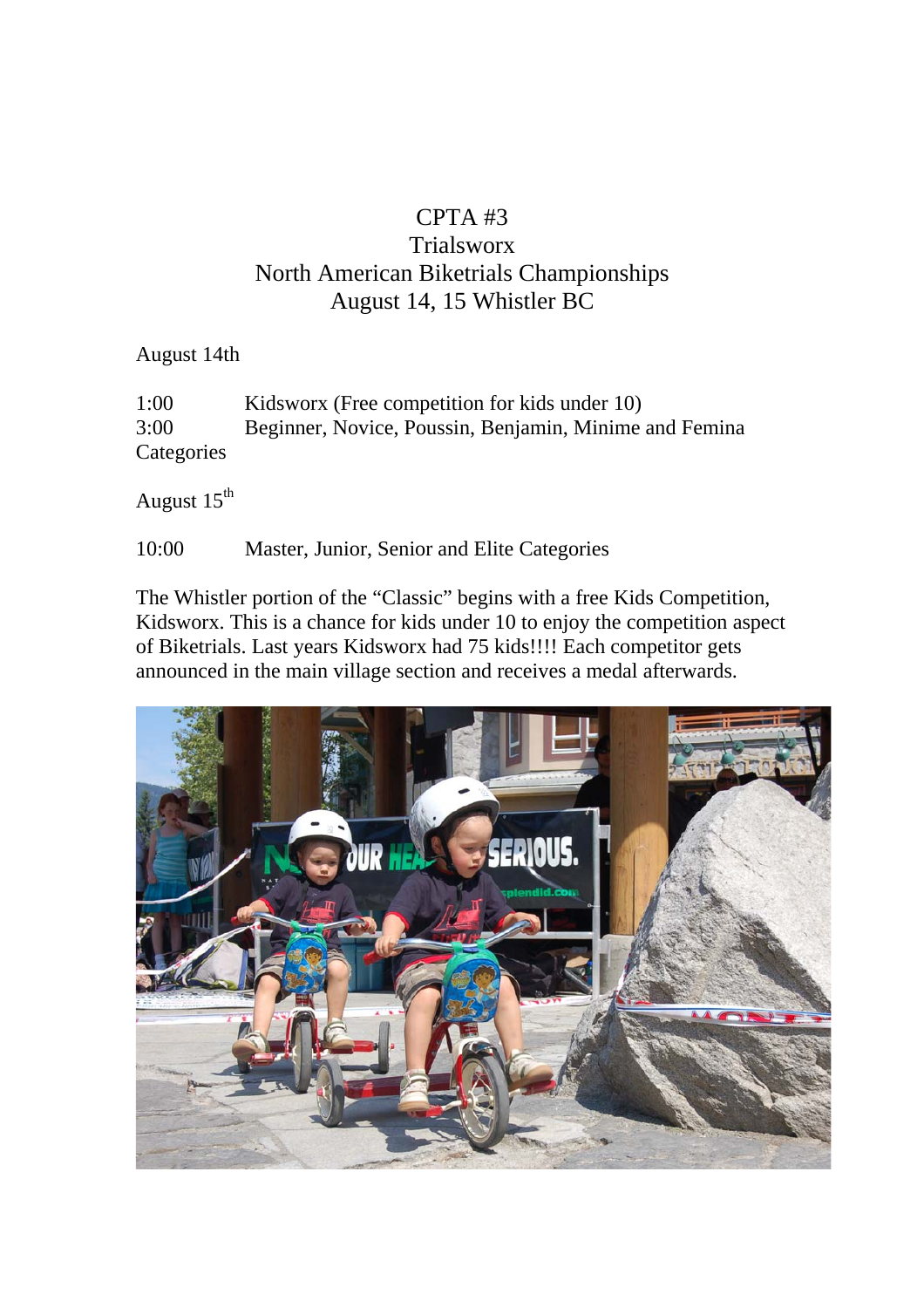The main competition begins immediately after Kidsworx with 6 sections, one in the main village and 5 in Rebagliati Park which is perfect for the younger and beginner riders.



Saturday August 15<sup>th</sup>

The Master, Junior, Senior and Elite riders start at 10:00. They will have 2-3 sections in the middle of Whistler Village with the remainder only a few minutes away in Fitzsimmons Creek. Both areas are very spectator friendly. Riders expected this year are last years winner and #1 in North America John Webster from Mill Bay, BC and Jeff Anderson, #2 in North America from Coquitlam BC. Both riders went to China last year to compete in the Asia/Pacific Championships. Yuna Hirano, one of the top female riders in the world will also attend. Other top Canadians include Steve Baia of "The Baiabros" Demo team who will also be performing shows all week as well leading up to the competition and Dave Herr, as well as some younger riders with Japan World Round experience John Goodwin and Mitchell Long. Notables from past years are Jeff Lenosky and Hans Rey both world renowned trials riders.

This competition is also the North American Biketrials Championships.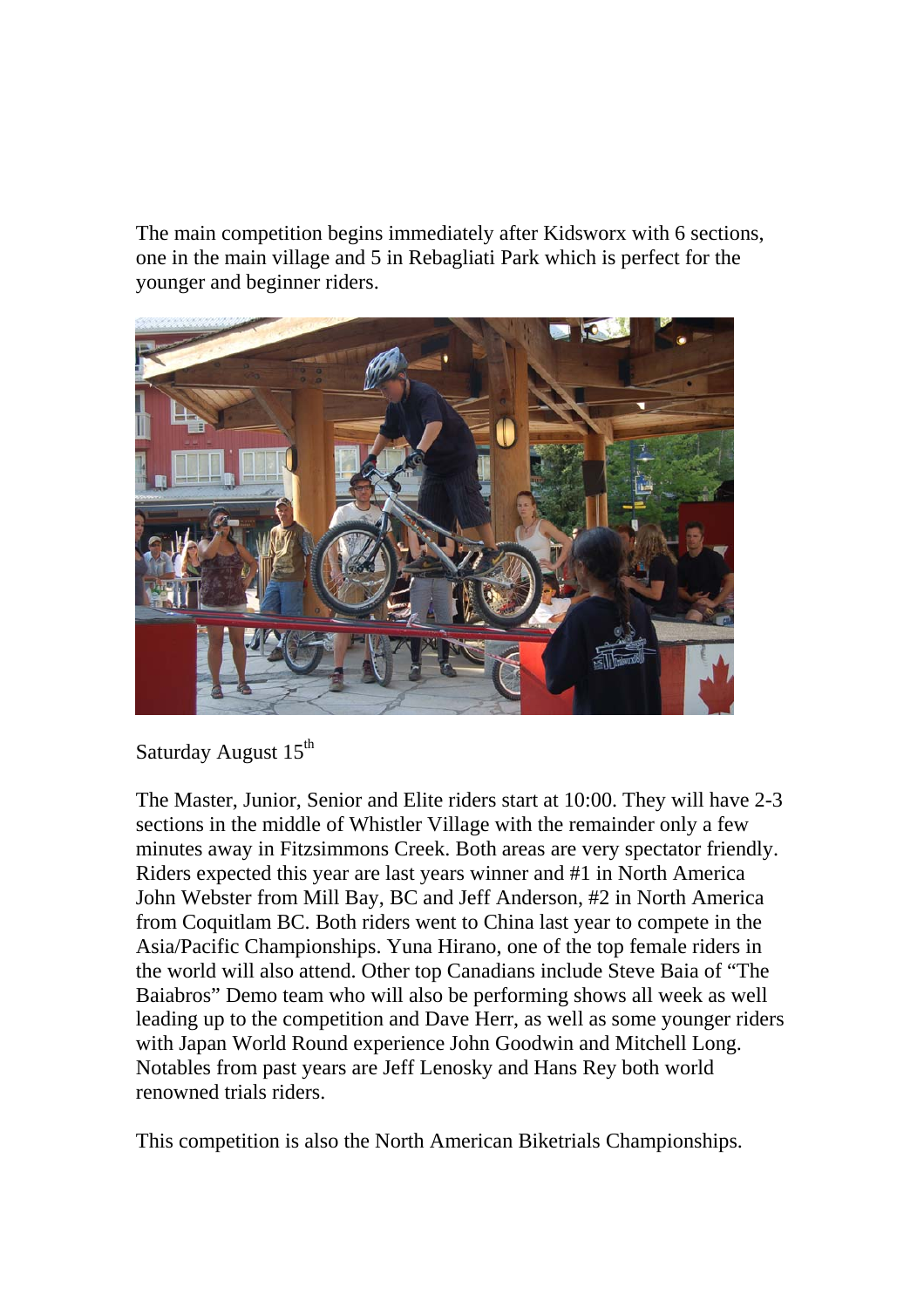